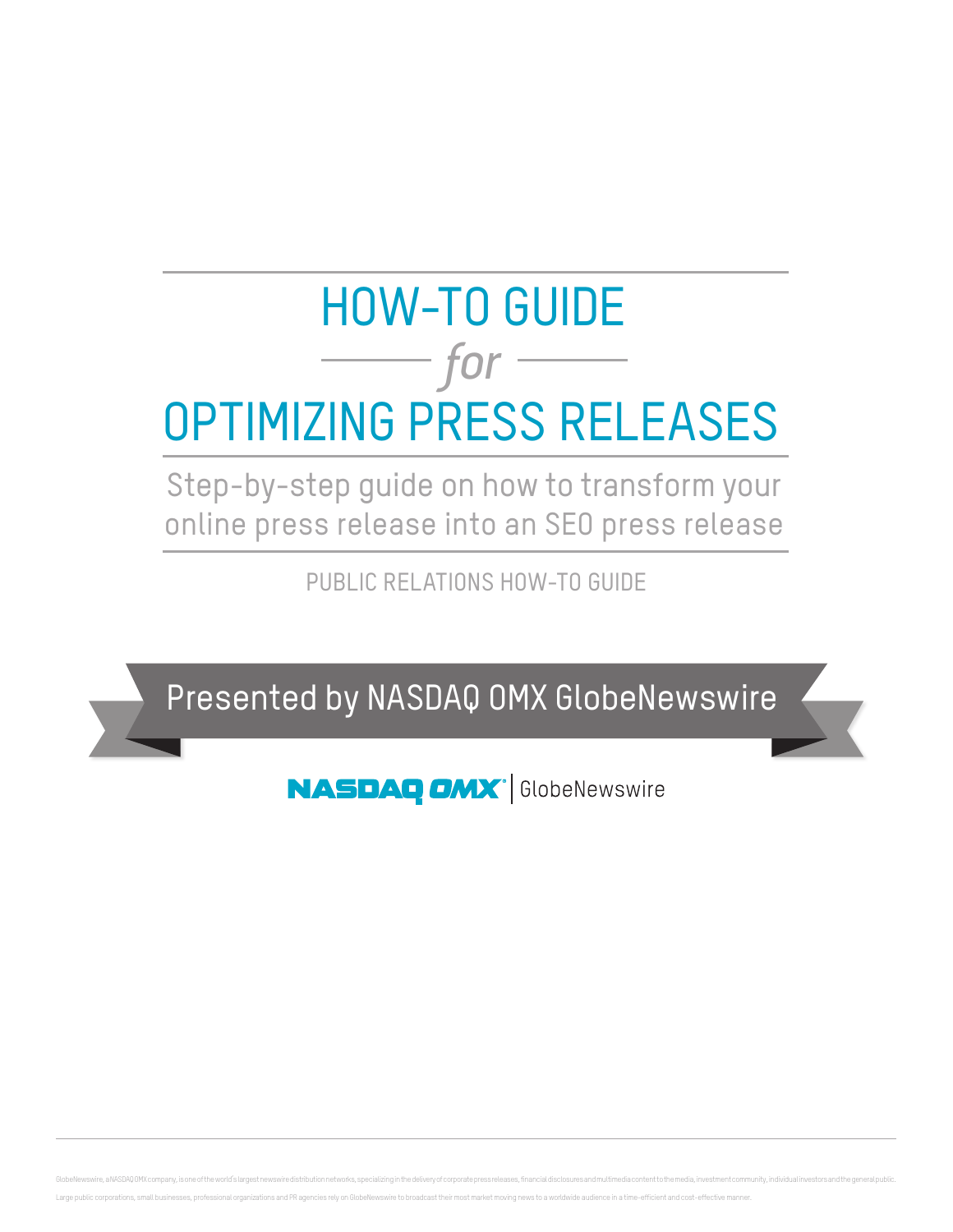# • Introduction

# **Section 1: Conducting keyword research**

- Brainstorming initial keywords
- § Using free SEO keyword tools

# **Section 2: Placing your keywords**

- § Headline
- § Subhead
- § Lead paragraph or first 100 words

# **Section 3: Adding links**

- § Why add links
- § How many links to add
- § Where to place your links
- § Keywords in anchor text
- § Create hyperlinks

# **Section 4: Finishing up**

- Distribution
- Measurement

GlobeNewswire, a NASDAQ OMX company, is one of the world's largest newswire distribution networks, specializing in the delivery of corporate press releases, financial disclosures and multimedia content to the media, invest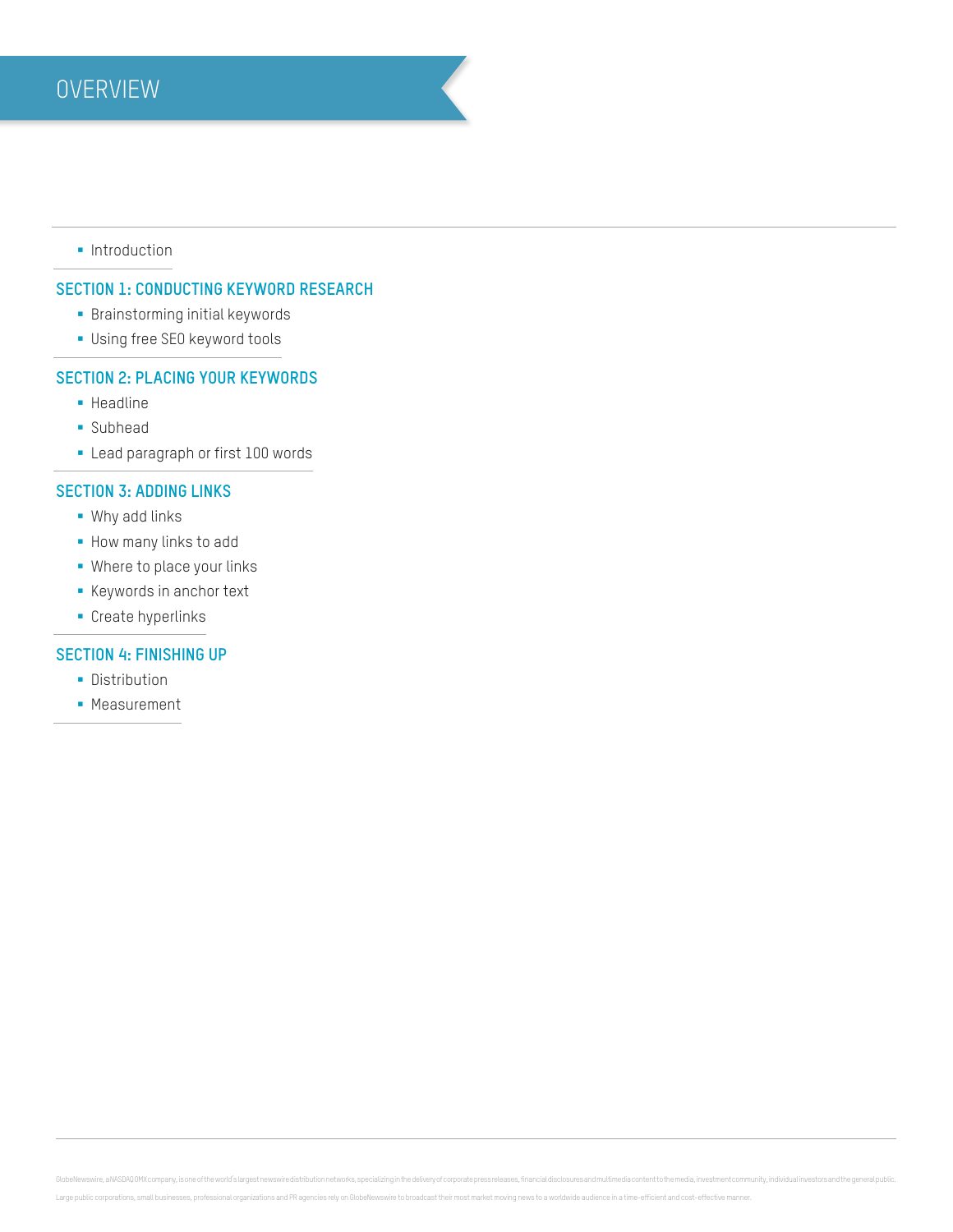Learning how to optimize a press release for SEO takes a little expertise but once you know the rules, it's fairly easy to use these tactics on all of your press releases. Follow our step-by-step process, outlined below, and watch your press release climb higher in the news search results.

# **Section 1:Conducting keyword research**

The first step in optimizing your press release involves the keyword research. You want your release to get top rankings in Google, Yahoo! and Bing news searches and using the most relevant keywords and placing them properly is key.

The word "keyword" is used rather loosely; it's really a "keyword phrase." When SEO for news releases first became popular, one- or two-word search terms worked most successfully, but as searchers got more experiences, this has changed to three- or four-word phrases.

#### **Brainstorming initial keywords**

Before diving into keyword research tools, it's best to brainstorm keyword categories that address what your customers want, as well as what journalists need. Think about words and phrases search engine users might type to find your product, company or financial news.

To make your final selection of keywords and phrases, you will want to consider such factors as competition for the word or phrase, and traffic potential.

#### **Using free SEO keyword tools**

There are several very good keyword research tools. Below are our recommendations:

■ Google News Autocomplete:

As you type in the keyword phrase you want to get information about, Autocomplete returns search queries based on other users' search activities. These searches are algorithmically determined without human intervention based on the popularity of the search term. All of the queries shown in Autocomplete have been typed previously by other Google News users. The Autocomplete dataset is updated frequently to offer fresh and rising search queries.

Yahoo! News Search Assist:

This tool provides near real-time suggestions in Yahoo! News Search. Although similar to Google News Autocomplete, Yahoo! News Search Assist will often make different suggestions. The best strategy is to use both tools and select any relevant terms that both suggest.

§ Google AdWords Keyword Tool:

Use this tool for the newest and most popular keywords. Select either the option of entering a few descriptive words or phrases, or type in your website's URL. This tool works best if you start broad and then, based on those results, get more specific. There is a "Use Synonyms" box in the "Descriptive Words or Phrases" option that is checked by default. If you uncheck the box, the tool will suggest only keywords that contain at least one of the terms that you entered. You can

also find keywords based on your site content by using the Website Content option, which allows you to enter the URL of your business website or of a site related to your business. The tool will then scan your page and suggest relevant keywords.

■ Google Trends:

This tool helps to compare the world's interest in different topics. You can enter up to five topics and see how often they've been searched on Google over time. Use commas to compare multiple search terms. Located beneath the "Search Volume Index" graph is Google's News reference volume graph. This graph shows you the number of times your topic appeared in Google News stories. When Google Trends detects a spike in the volume of news stories for a particular search term, it labels the graph and displays the headline of an automatically selected Google News story written near the time of that spike.

§ Google Insights for Search:

This tool compares search volume patterns across specific regions, categories, time frames and Google properties. For example, Insights can be used to determine seasonality. A ski resort may want to find out when people search for ski-related terms most often to gain insight on when to advertise.

# **Keyword research tip**

Keyword research includes a concept we call "Russian nesting dolls." If you find a relevant search term that is three or four words long, it may very well also contain a two or three word term. For example, the keyword phrase "Internet sales tax rules" contains the keyword phrase "Internet sales tax." If you use the longer phrase in your press release, the search engines can find your release for both terms.

#### **How many keyword terms do you need for your press release?**

The answer is "not many." Three to six long keyword phrases with several keywords embedded in the long phrases is optimal.

# **Step 2: Placing your keywords**

The news search engine algorithms are primarily interested in the headline, the subhead and the lead paragraph (or first 100 words). They give extra weight to words that appear in subheadings, bold, italics or anchor text links.

It's important to use your keywords strategically in the press release and not overdo it. Make sure the release is still readable and not overly repetitive. Additionally, news search engines are on the lookout for the use of too many keywords as it can harm your release's ranking.

### **Headline guidelines**

Google News, the most popular news search engine, requires a minimum of 10 characters and can be between 2 and 22 words. It displays approximately 60 characters in its results, but your headline can be longer than 60 characters. Other search engine headline specs are similar, so if you follow Google's specs, you will be aligned with the others.

GlobeNewswire, a NASDAQ OMX company, is one of the world's largest newswire distribution networks, specializing in the delivery of corporate press releases, financial disclosures and multimedia content to the media, invest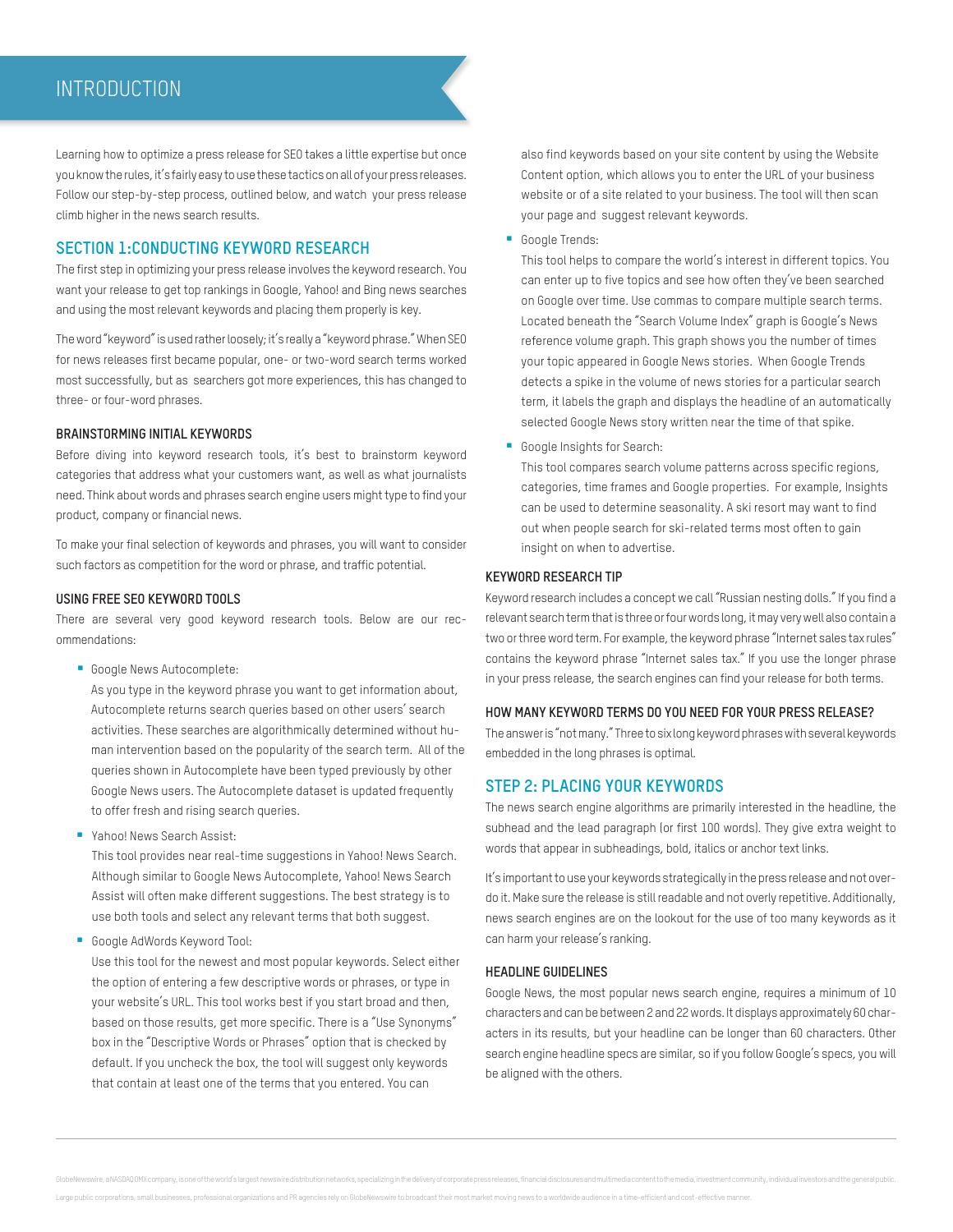# **Headline without SEO:**

#### "Make Student Life Easier with App that Provides Mobile Research"

This headline contains two keyword terms, "student life" and "mobile research" but misses a big opportunity to use Apple-related keywords. "Student life" is too broad of a term. "Mobile research" has a small keyword volume and is considered to be a niche term. This is an acceptable keyword.

#### **Headline with SEO:**

"Free iPad App for Mobile Research Available at Apple iTunes Store"

In this optimized version of the headline, we take advantage of the Apple-related keywords terms. "Free iPad app" contains the term "iPad app." "Apple iTunes store" containes the term "iTunes Store." "Mobile research" remains the niche term. In total, there are five keyword terms in the release. Notice that there are few "wasted" or "filler" words in the headline. Except for the words "for" and "available at," every word in the headline contributes to achieving a good news search ranking.

#### **Subhead guidelines**

The subhead specs are similar to the headline specs outlined above. You will want to use the same or closely related terms in your subhead and even introduce one or two new terms.

## **Subhead without SEO:**

"Discoveria's premier online research, which includes sources and tools, now available to students on the go"

The subhead contains two keyword terms, the company name "Discoveria" and "online research." By putting the apostrophe after the company name, it will most likely not be found as a search term. However, "Online research" is a good search term.

#### **Subhead with SEO:**

"Discoveria, the premier online research paper writing tool, includes thousands of information sources, writing tips and ability to save research"

In this optimized subhead, the company name appears without the apostrophe ensuring that the release will be found for its name. The keywords "online research," "research paper," "research paper writing," "writing tool," and "writing tips" are placed so that they share some of the keywords.

## **Lead paragraph guidelines**

Now that you have optimized the header and the subhead, it's time to insert the keywords into the lead paragraph. The news search engines closely examine approximately the first 100 words of a press release, the normal length of the lead paragraph. If your lead paragraph is quite short, you may need to optimize the second paragraph as well. Then it's a good idea to use some of the keywords throughout the release, but as stated earlier, not too frequently.

## **Lead paragraph without SEO:**

"Baltimore, MD, January 19, 2012 – After successfully introducing an iPhone and iPod touch app, Discoveria has released an app for the

iPad, making Discoveria's vast online library and research tools universally accessible on all Apple devices. When Discoveria introduced the Discoveria Library app for iPhone and iPod touch last year, it received very positive feedback, but one question resonated loudly: What about the iPad? On an iPad, students enjoy a better reading experience with its larger screen; that's why Discoveria listened, and delivered the new iPad app by popular demand."

What keywords in the SEO header and subhead are included in the lead paragraph?

The company name "Discoveria," "online research," and "iPad app." The Apple-product names (iPad, iTouch and iPhone) are included but are too broad to improve Discoveria's news search rankings.

#### **Lead paragraph with SEO:**

"Chicago, IL, January 26, 2012 – Discoveria, a division of Encyclopeiate Inc, provides an online research paper writing tool with thousands of article and book sources and writing tips for students. With the launch of the Discoveria Library iPad app, mobile research becomes available anytime and anyplace. The free iPad app has been available for the iPod Touch and the iPhone but, with the enhanced screen size of the iPad version, students will have a better reading experience of the online research paper writing tool. The Discoveria Library iPad app is now available for download through the Apple iTunes store."

In this optimized lead paragraph, what keywords are included?

The company name "Discoveria," "online research," "research paper," "research paper writing," "writing tool," "free iPad app," "iPad app," "Apple iTunes store," and "iTunes store." There are nine keywords or six long keyword phrases.

# **Step 3: Adding links**

In addition to including the most relevant and popular search terms and phrases about your company or product in your headline, subhead and lead paragraph, you also need to add links to your SEO press release.

#### **Why add links?**

One of the primary objectives for issuing a press release is to drive traffic to information on your website. By adding a link to a relevant landing page on your website, you are able to direct the reader to additional information about the content in the press release or capture their contact information for your lead database.

Additionally, adding external links to your press release increases ranking, and is a key a component that search engines consider. If you link to interesting content on your website from your press release, there is a possibility that reporters and bloggers will find it compelling for their audiences and link to it, thus creating an external link to your website.

## **How many links to add?**

A standard for the number of links in a press release is one link per 100 words. More or less is acceptable, but an excessive number is not ideal. The search engines regard a press release with an excessive number of links as spam, deterring ranking.

GlobeNewswire, a NASDAQ OMX company, is one of the world's largest newswire distribution networks, specializing in the delivery of corporate press releases, financial disclosures and multimedia content to the media, invest